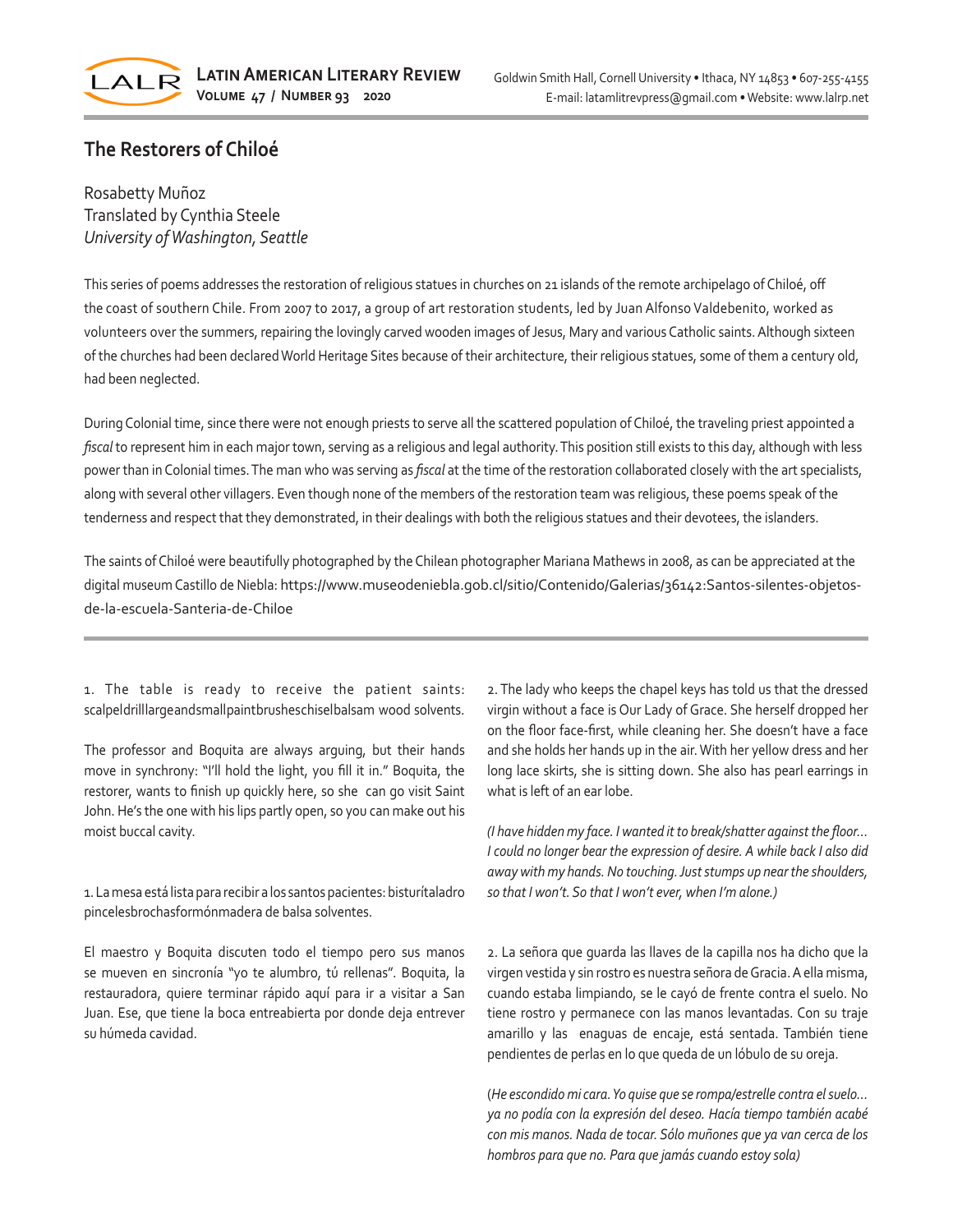3. The team takes into consideration that restoring doesn't mean returning the image to its original state; you respect the patina. The materials have their own history; they're imbued with the passing of time and also of prayers, stacked up on top of one another. You cover up the crack but the repair is honest, obvious. The lacunae (like the lost face of the Virgin) are reconstructed in fine screen, elaborating a version of the missing face, as far as we can speculate.

Critical intervention involves seeing time, realizing that everything is destined to disappear. Not glossing over that truth. The only lasting thing is death. The goal is to keep matter together through these elaborate tricks, so we can preserve the saints for the next generation. To keep dragging into the future the image the ancient ones loved.

None of the team is religious.

3. El equipo considera que restaurar no significa volver al estado inicial; la pátina se respeta, los materiales tienen su historia, están cargados por el transcurso del tiempo y también de las oraciones puestas una encima de la otra. Se recubre la grieta pero la sanación es honesta, está en evidencia. Las lagunas (como la cara perdida de la virgen) se reconstruyen en fino tramado elaborando una versión del rostro volado, un rostro que es especulación.

Intervención crítica es ver el tiempo, darse cuenta de que todo está destinado a desaparecer. No escamotear esa verdad. Lo único perdurable es la muerte. El esfuerzo es sostener unida la materia con estos trucos elaborados para guardarlos hasta la generación siguiente. Ir arrastrando la imagen que amaron los antiguos.

Ninguno del equipo tiene fe.

4. Doña Encarnación has come from the center of the island of Mechuque to see her patron saint, who is to be restored. She has arrived barefoot. It will be a brief visit, but she needs to pay her respects; she has walked several hours and brings, wrapped in a handkerchief, a handful of coins. She thinks that she can already see the little lost face of the saint, she says.

None of the team is religious.

4. Doña Encarnación ha llegado desde el interior de la isla Mechuque para ver su patrona, que será restaurada. Ha venido descalza. Será una visita corta, pero necesita presentar sus respetos; ha caminado varias horas y trae, envueltas en un pañuelo un puñado de monedas. Dice que ya le parece ver la carita perdida de la santa.

Ninguno del equipo tiene fe.

5. Gustavo remembers the restoration of Saint Michael Archangel. "I did the whole demon myself. The devil is Spanish and is in the church of Nercón. With his imposing horns and his twisted face, he is naive. I didn't have any records or images of the devil, so I made it by looking at myself in a mirror."

*(I'm like an impossible animal made of wood. A thick body poured out onto the floor, crushed by the warrior's feet. My fragile lower limbs stick out, flapping uselessly, because they couldn't hold up this monstrosity anyway)*

5. Gustavo rememora la restauración del San Miguel arcángel. "El demonio lo hice entero. El diablo es español y está en la iglesia de Nercón, con sus cuernos imponentes y el rostro torcido, es ingenuo. Yo no tenía registro ni imagen del diablo, así es que lo hice mirándome en un espejo"

(*soy como un animal imposible de madera. Un cuerpo grueso derramado sobre el suelo, aplastado por los pies del guerrero; las frágiles extremidades salen aleteando inútiles porque no podrían, de todos modos, sostener este armatoste*)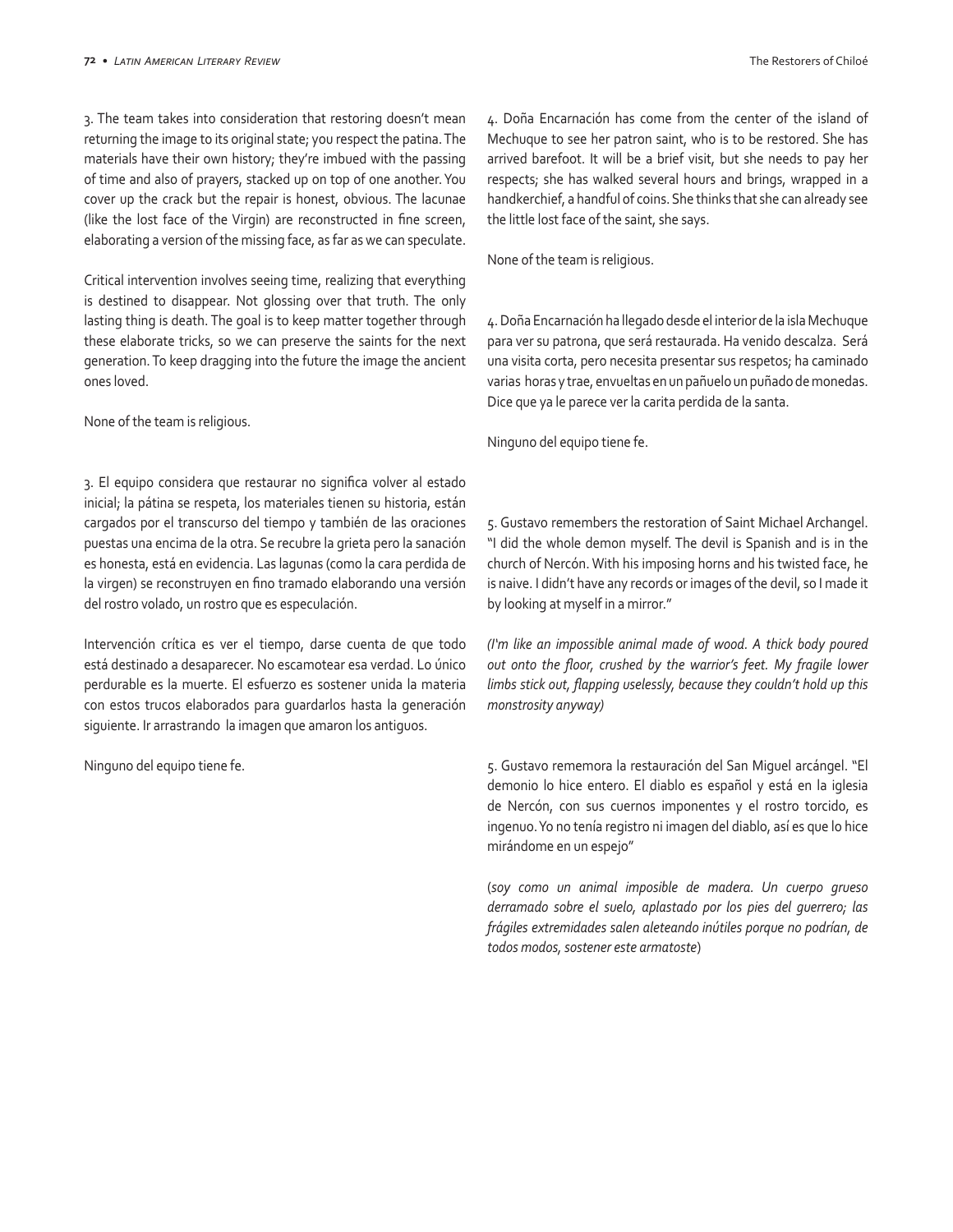The Restorers of Chiloé *Latin American Literary Review* **• 73**

6. Our Lady of Grace from Tac has a tiny head towering over a pile of clothing. Skirt after skirt explode below the restraint of the public costume. Skirts in contact with the incarnation and the blush of wood.

*(Gustavo spoke to San Francisco, telling him about the skirts, while he polished his fingers and the saint flashed a gleam from his glass eyes; his lips got wet—I saw it myself—since he had them partly open.)*

6. La virgen de Gracia de Tac tiene una cabeza minúscula encumbrada sobre un montón de ropas. Enagua tras enagua estallan bajo la contención del traje público. Enaguas en contacto con la encarnación y el rubor de la madera.

(*Gustavo le habló al San Francisco, le dijo lo de las enaguas mientras pulía sus dedos y el santo lanzó un destello desde sus ojos de vidrio; los labios se humedecieron – yo lo vi – como los tenía entreabiertos*)

7. He came here because he remembered the first saint he ever saw. She had half of her dress unveiling her left shoulder and the soft curve of her back, revealing her majestic calves. He thinks about that, his hand resting on his leg while he runs fine sandpaper over her. Next will come the heel, the slender foot and the calf, which have been separated from the rest of the extremities. No woodboring insect has ever dared to attack matter incarnate.

But we have to cover up the Virgin, because the faithful won't want to see her naked, with her hands on her wooden legs and that lost look of a madwoman, her eyes popping out from all that she has seen.

*(The chisel penetrates, it feels good. Look how it sinks in. Come here, Gustavo, bring a lead pencil and mark me here, on my foot)*

7. Vino aquí porque se acuerda de la primera santa que vio. Estaba con la mitad del vestido descubriendo el hombro izquierdo y la suave curva de la espalda dejando ver unas corvas majestuosas. Piensa en eso, la mano sobre su pierna mientras le pasa una lija fina. Luego será el talón, el delgado pie y la pantorrilla que han sido separados del resto de la extremidad. Ningún xilófago ha osado acometer sobre la materia encarnada

Pero hay que cubrir a la virgen porque los fieles no querrán verla desnuda, con las manos sobre sus piernas de madera y esa mirada perdida de loca, ojos desorbitados por tanto que ha visto.

(*Traspasa el formón, es rico. Mira cómo se hunde. Ven Gustavo, ven con un lápiz de mina y márcame aquí, en el pie*)

8. Before leaving the diocese, the *fiscal* lost his mind. He managed to tie the hands of the Nazarene Christ, forcing the arms back until they were wrapped around a tree trunk, and sprinkling him with a spray of red paint. Divine blood, portrayed like this, frightened the children. The community dismissed him, with the priest's approval; because of his mistakes he couldn't go on being *fiscal*.

8. El fiscal, antes de abandonar la diócesis, perdió el juicio. Alcanzó a amarrar las manos del Cristo nazareno, forzó los brazos hasta rodear con ellos un tronco tras la espalda y le roció una lluvia de pintura roja. Así la sangre divina asustó a los niños. Lo destituyó la comunidad en acuerdo con el cura, por sus faltas no podía seguir siendo fiscal.

9. Our Lady of Grace has been integrated into the restorers' circle, sitting upright, while her clothes are sanitized. Wrapped in her cape, she turns her gaze to the hands of Gustavo, who is concentrating now on the tiny fingers of the cherub, who only has a stump, with none of her digits complete. Now they will be made of larch wood.

Our Lady of Grace casts a shadow over Boquita, the youngest member of the team. Her hair moves, brushing against her cape. "The Nazarene's nose has been broken," says Boquita, "I need to make it a little smaller."

And Our Lady of Grace, with her orange feet, presides over the colloquium of healing.

Her eyes gone astray, majestic and severe, her thin lips puckered into a gesture of disapproval.

9. La virgen de Gracia se ha integrado al corro de los restauradores, sentada y erguida, mientras su ropa es sanitizada. Está envuelta en su capa y dirige la mirada a las manos de Gustavo que, ahora, ha debido concentrarse en los minúsculos dedos del querubín quien sólo tiene un muñón, sin ninguna de las falanges completa. Ahora serán de alerce.

La virgen de Gracia le da sombra a Boquita, la más joven del equipo. Su cabello se mueve y roza la capa. "La nariz del nazareno ha sido quebrada" dice Boquita, "deberé rebajarla un poco".

Y la señora de Gracia, con sus pies anaranjados preside el coloquio de la sanación.

Los ojos extraviados, majestuosa y severa, los pequeños labios fruncidos en un gesto de censura.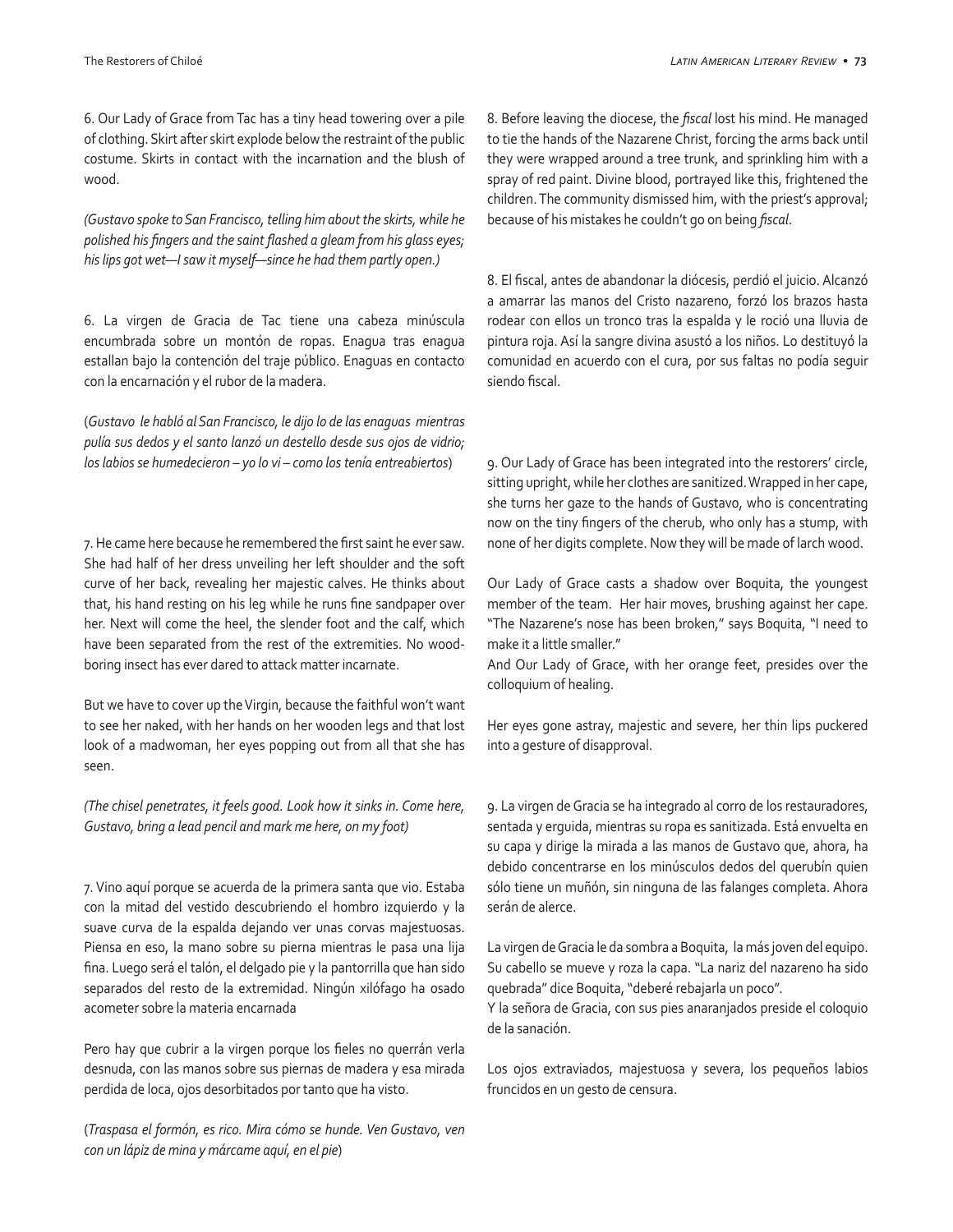10. All night long Gustavo has been pushing a dowel over the saint's thumb. Then he completed the operation, carving the thumb out of firetree wood, molding the articulations with so much precision that he has given the whole hand new life. Shortly afterward, Gustavo lost his thumb; his own thumb was cut clean off in one slice.

10. Gustavo ha empujado toda la noche un tarugo sobre el dedo pulgar de la santa. Después, ha completado la operación labrando el dedo de ciruelillo hasta moldear articulaciones con tanta precisión que ha dado vida a la mano completa. Gustavo perdió el pulgar poco después; su propio dedo salió limpio en un corte.

11. The professor has placed Our Lady of Grace at the entrance to the church, with the door open, to let the repaired fracture in her neck dry. When she arrived she was wearing a child's first communion dress, and the patron insisted on dressing her more elegantly, but that required airing out the whole area. She was only wearing her slip when the wind came up, a sudden thunderstorm which lashed the ruined linen.

*(I've created my own wounds. I'm the one who has filled my head with holes. The wind can't topple the weight of my framework.* 

*The wind wails and gathers strength, but it won't be able to lift me up and undo all that burdens me)*

11. El maestro ha puesto a la virgen de Gracia a la entrada de la iglesia con la puerta abierta para secar la recién reparada fractura del cuello. Cuando llegó traía puesto el vestido de primera comunión de una niña y la patrona insistió en abrigarla más pero la operación exigía airear toda la zona. Estaba en enaguas cuando empezó el viento, un repentino temporal que azotó el estropeado lino.

(*He provocado mis propias heridas. Soy yo, la que ha llenado de agujeros mi cabeza. El viento no puede con el peso de mi armazón.*

*El viento ulula y junta fuerzas pero no podrá elevarme y deshacer todo esto que me agobia*)

12. Boquita says that Metahue was in the worst shape, since there is no water at all left on the island. Each of them had to wash up every morning with only a glassful. She remembers happily how she happened upon a wooden basin full of rain water.

Boquita says that they shouldn't rotate the mission again, because of the water.

12. Dice Boquita que lo peor fue Metahue porque en toda la isla ya no queda agua. Tenían que lavarse en las mañanas con el contenido de un vaso cada uno. Ella recuerda con tanta alegría cómo encontró, por casualidad, un cuenco de madera con agua de lluvia.

Dice Boquita que la misión circular otra vez no, por el agua.

13. Gustavo will no longer work on the hands of Our Lady of Grace. He has finished the middle finger with great feeling. He sat down on a bench in the church, in the sunlight, just him and the delicate hand. From afar you could see how he takes it and caresses it, holding it up against the light. The chisel moves up and down over the delicate piece of hazelnut wood.

Boquita will be the one to remove spurious debris from the Virgin's face. All the crackle will be preserved as is; only the largest cracks will be repaired.

13. Gustavo ya no trabajará con las manos de la virgen de Gracia. Ha terminado el dedo medio con un esfuerzo conmovido. Se sentó en un banco de la iglesia, al sol, sólo él y la mano finísima. Desde lejos se ve cómo la toma y acaricia; la levanta y coloca contra la luz. El bisturí baja y sube en el delgado trozo de avellano.

Boquita será quien remueva restos espurios del rostro de la virgen, todo el craquelado se conservará igual, sólo las grietas mayores serán reparadas.